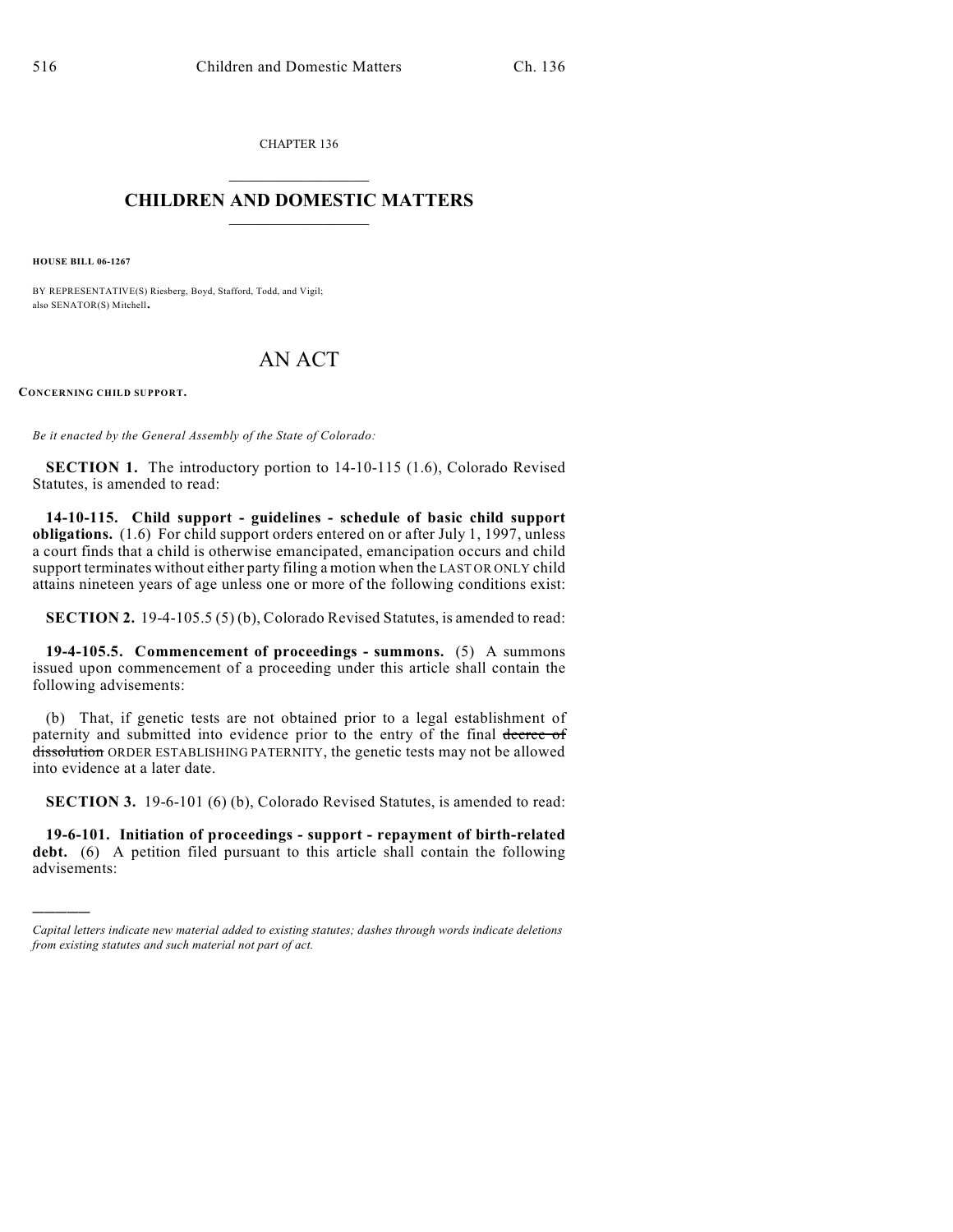(b) That, if genetic tests are not obtained prior to a legal establishment of paternity and submitted into evidence prior to the entry of the final decree of dissolution ORDER ESTABLISHING PATERNITY, the genetic tests may not be allowed into evidence at a later date.

**SECTION 4.** 19-4-110, Colorado Revised Statutes, is amended to read:

**19-4-110. Parties.** The child may be made a party to the action. If the child is a minor, the court may appoint a guardian ad litem. The child's mother or father may not represent the child as guardian or otherwise. The natural mother, each man presumed to be the father under section 19-4-105, and each man alleged to be the natural father shall be made parties or, if not subject to the jurisdiction of the court, shall be given notice of the action in a manner prescribed by the court and an opportunity to be heard. IF A MAN WHO IS ALLEGED TO BE THE NATURAL FATHER IS DECEASED, THE PERSONAL REPRESENTATIVE OF HIS ESTATE, IF ONE HAS BEEN APPOINTED, SHALL BE MADE A PARTY. IF A PERSONAL REPRESENTATIVE HAS NOT BEEN APPOINTED, THE DECEASED MAN'S SPOUSE OR AN IMMEDIATE BLOOD RELATIVE SHALL BE MADE A PARTY. IF A SPOUSE OR IMMEDIATE BLOOD RELATIVE IS NOT KNOWN OR DOES NOT EXIST, THE COURT SHALL APPOINT A REPRESENTATIVE FOR THE ALLEGED NATURAL FATHER WHO IS DECEASED. The court may align the parties.

**SECTION 5.** 26-13-123 (3) (a), Colorado Revised Statutes, is amended to read:

**26-13-123. Drivers' licenses - suspension for nonpayment of child support.** (3) (a) At least on an annual basis, the state child support enforcement agency shall issue a written notice of noncompliance to any obligor identified in subsection (2) of this section. The notice of noncompliance shall include the name AND last-known address and social security number of the obligor and shall be sent to the obligor's last-known address.

**SECTION 6.** 26-13.5-103 (1) (h), Colorado Revised Statutes, is amended to read:

**26-13.5-103. Notice of financial responsibility issued - contents.** (1) The delegate child support enforcement unit shall issue a notice of financial responsibility to an obligor who owes a child support debt or who is responsible for the support of a child on whose behalf the custodian of that child is receiving support enforcement services from the delegate child support enforcement unit pursuant to article 13 of this title. The notice shall advise the obligor:

(h) That, in calculating the amount of monthly support obligation pursuant to the child support guidelines as set forth in section 14-10-115, C.R.S., the delegate child support enforcement unit shall set the monthly support obligation based upon reliable information concerning the obligor's PARENTS' income, which may include wage statements or other wage information obtained from the department of labor and employment, tax records, and verified statements made by the obligee, AND OTHER INFORMATION PROVIDED BY THE PARENTS and that, in the absence of any such information, the delegate child support enforcement unit shall MAY set the monthly support obligation based on the current minimum wage for a forty-hour workweek;